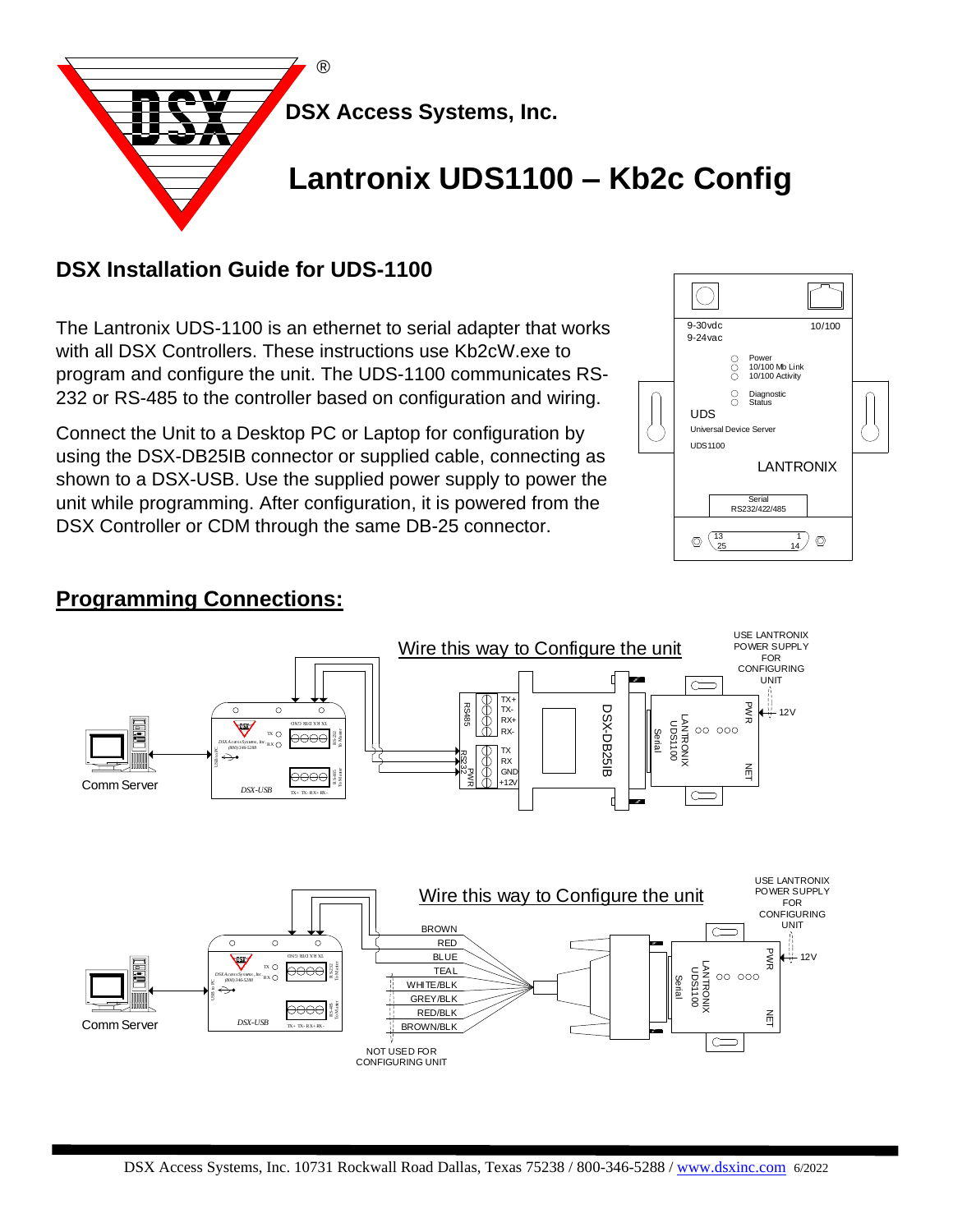## **Programming Instructions:**

- 1. Disconnect power to the UDS1100.
- 2. Make the connections to the DSX-USB module.
- 3. Start KB2CW and select Comm Port / Define Port and enter the port number the DSX-USB is connected to.
- 4. Caps Lock is OFF, Hold x on the keyboard, power up the unit.
- 5. After prompt, quickly press Enter for Setup Mode.
- 6. Type 0 to choose the '0 Server' option.
- 7. Enter IP Address, pressing Enter after each octet.
- 8. Type Y to set Gateway IP Address.
- 9. Enter Gateway IP Address, pressing Enter after each octet.
- 10. Use Chart to the right to determine Netmask. Enter 8, 16 or 24.
- 11. Press Enter twice to accept the default <N> for the next two options.
- 12. Type 1 to choose 'Channel 1' options.
- 13. Press Enter to choose Baud 9600.
- 14. Set I/F Mode. RS-232 = 4C. RS-485 = 4D
- 15. Press Enter to accept Flow Control '00'
- 16. Enter TX port number from the Comm Port in Database.
- 17. Connect Mode = CC
- 18. Datagram Type = 01
- 19. Send Broadcast =  $N$
- 20. Remote IP Address = Comm Server Ip Address.
- 21. Typically, you press Enter to accept Remote Port <0>. If both ports are defined in the software, they must both be defined here. Mux requires both ports to be used and possibly different.
- 22. Press Enter to accept the remaining defaults.
- 23. Press 9 to Save and Exit. Connect the unit to the controller.

#### **For Programming**



### **Netmask Chart**

 $Class A = 24 (255.0.0.0)$  $Class B = 16 (255.255.0.0)$ Class C =  $8(255.255.255.0)$ 

#### **UDS-1100 Connections To DSX Master Panel**

| Db <sub>25</sub> | Color/Stripe       | Panel  |
|------------------|--------------------|--------|
| 2                | <b>Brown</b>       | Tx     |
| 3                | Red                | Rx     |
| 7                | <b>Blue</b>        | Gnd    |
| 12               | Teal               | $+12V$ |
| 14               | <b>Brown/Black</b> | $Rx+$  |
| 15               | <b>Red/Black</b>   | Rx-    |
| 21               | Grey/Black         | Tx+    |
| 22               | <b>White/Black</b> | Tx-    |

All connections are made through the DB-25 connector to the controller. See wiring info below:

### **Master Controller Communications**

#### **RS-232 Terminations**

| <b>DB-25</b><br>at UDS1100                                 | 2 |              | З |           |     |             | 12   |
|------------------------------------------------------------|---|--------------|---|-----------|-----|-------------|------|
| Note /// Requires the<br>UDS1100<br>"I/F Mode" set to "4C" |   | <b>BROWN</b> |   | 祒         |     | <b>BLUE</b> | TEAL |
| <b>Connections</b><br>at DSX Panel                         |   | <b>TX</b>    |   | <b>RX</b> |     | $GND +12v$  |      |
| 1042                                                       |   | 3            | 4 |           |     | 5           |      |
| 1043                                                       |   | 15           |   | 16 17     |     |             |      |
| 1044                                                       |   | 3            |   | 4         |     | 5           |      |
| 1030 Series                                                |   | 49           |   | 50        | .51 |             |      |

### **RS-485 Terminations**

| <b>DB-25</b><br>at UDS1100                                        |    | 14               |                | 15 21 22 7      |     |           |                      | 12   |
|-------------------------------------------------------------------|----|------------------|----------------|-----------------|-----|-----------|----------------------|------|
| <b>Note /// Requires the</b><br>UDS1100<br>"I/F Mode" set to "4D" |    | <b>BROWN/BLK</b> | <b>RED/BLK</b> | <b>GREY/BLK</b> |     | УНІТЕ/ВЦК | BLUE                 | TEAL |
| <b>Connections</b><br>at DSX Panel                                |    | $RX+$            |                |                 |     |           | RX- TX+ TX- GND +12v |      |
| 1022                                                              | 49 |                  | 48 51          |                 | -50 |           |                      |      |
| 1021 & 1020<br>51 52 49                                           |    |                  |                |                 | 50  |           |                      |      |
| 1030 Series                                                       |    | 55 56 53 54      |                |                 |     |           |                      |      |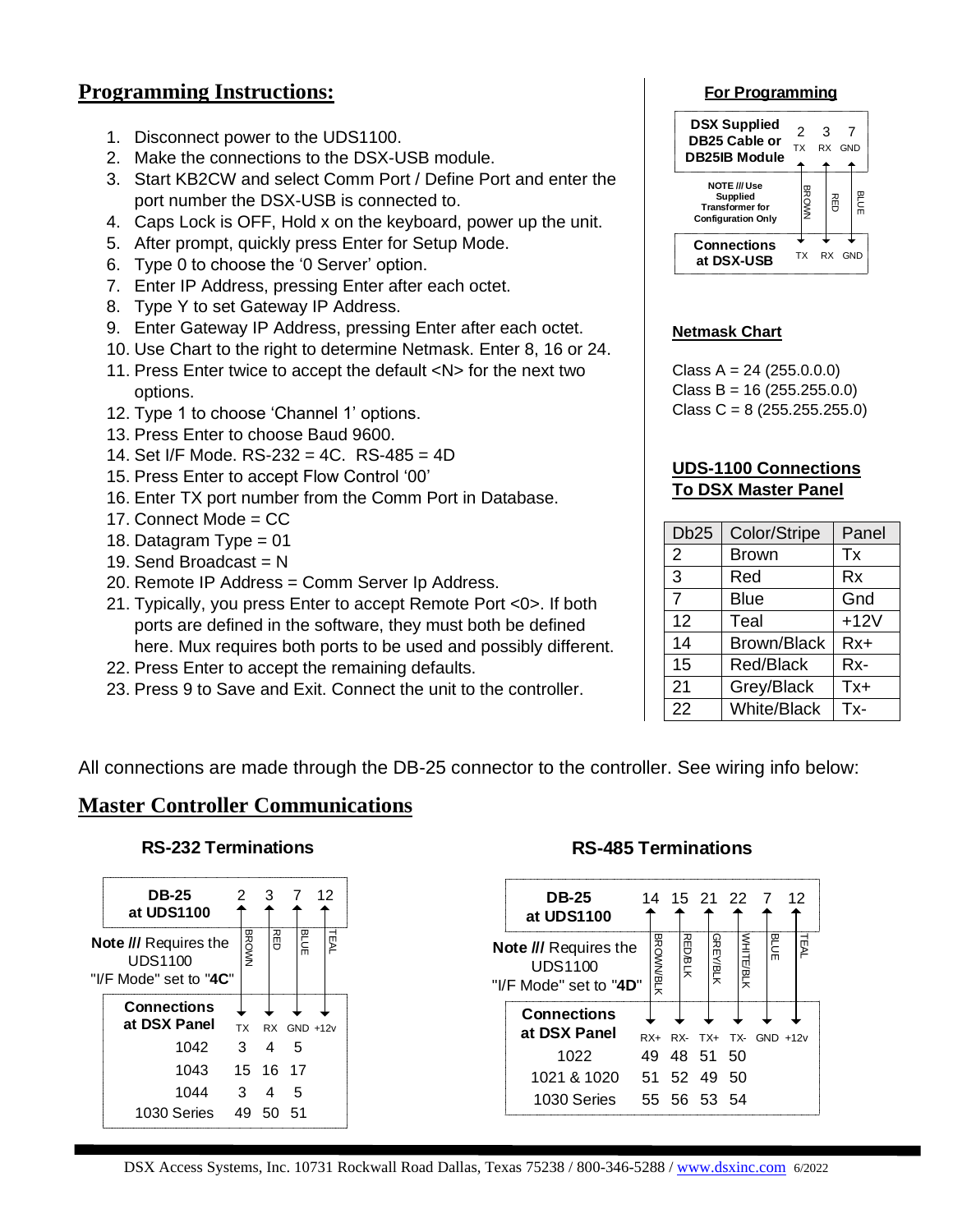# **Master Controller Communications continued…..**